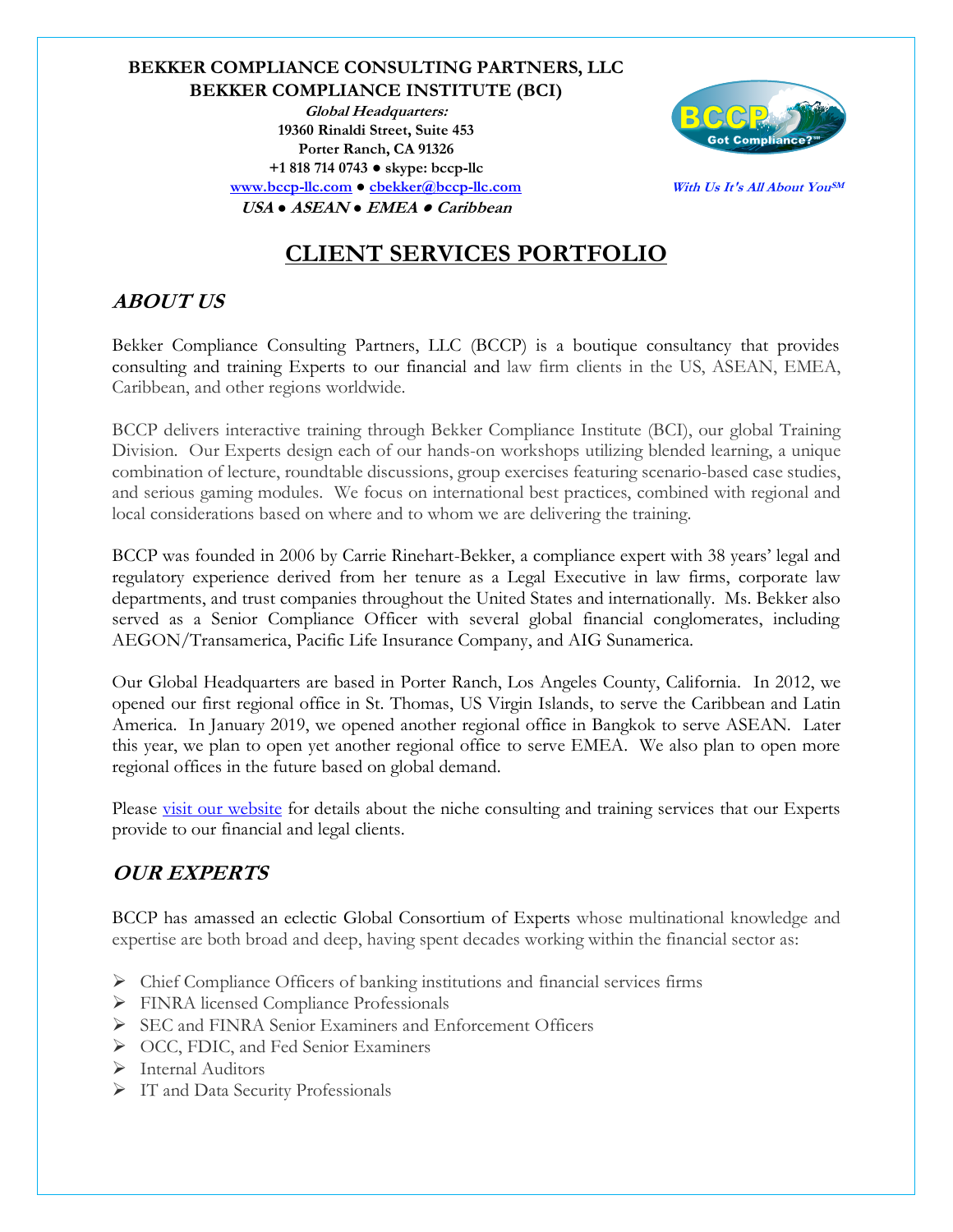

## **OUR CLIENTS**

- ➢ Asset Management Firms ➢ Insurance Companies
- 
- 
- ➢ Commodities Futures Firms ➢ Law Firms
- 
- ➢ Family Offices ➢ Mutual Funds
- ➢ Financial Services Regulators ➢ Private Equity Firms
- 
- 

## **HOW WE CAN HELP YOU**

- 
- ➢ Banks ➢ Investment Banks
- ➢ Broker/Dealers ➢ Investment Advisers
	-
- ➢ Digital Asset Exchanges ➢ Money Services Businesses (MSBs)
	-
	-
- ➢ Forex ➢ Regulatory Agencies (OCC, SEC, FINRA)
- ➢ Hedge Funds ➢ Sovereign Wealth Funds

**Because of our Experts' diverse subject matter expertise**, you can count on us to be a trusted source for your firm's consulting, training, and expert witness needs. Our niche specialties include:

### **Compliance Governance**

- ➢ BD/IA Registration and Compliance ➢ Mutual Fund Boards
- ➢ BSA/AML/OFAC Compliance ➢
- ➢ CCO and FINOP Outsourcing ➢ Information Technology
- ➢ Compliance on CallSM ➢ Market Integrity
- ➢ Compliance Monitoring
- ➢ Compliance Remediation **Risk Management**
- ➢ Compliance Support ➢ Basel III
- 
- ➢ Independent Compliance Audit ➢ De-Risking
- 
- 
- 
- ➢ SEC/FINRA Compliance
- ➢ Sanctions Compliance **Financial Crime**

### **Cybersecurity/Data Security** ➢ Cybercrime

- ➢ Data Compliance (GDPR) ➢ Forensic Audit
- ➢ Data Protection ➢ Fraud
- 
- ➢ Information Security ➢ Ponzi Schemes
- ➢ Privacy

### **FinTech/Regtech**

- ➢ Cryptocurrency (Bitcoin)
- ➢ Distributed Ledger Platforms (Blockchain)
- ➢ FinTech/RegTech Compliance and Implementation

- 
- 
- 
- 

- 
- ➢ Cross-Border Compliance ➢ Business Continuity and Data Recovery
	-
- ➢ Internal Audit ➢ Financial Due Diligence
- ➢ MSB Licensing ➢ Risk Assessment and Scoring
- ➢ Regulatory Exam Prep ➢ Risk Modeling, Validation and Optimization

- ➢ Corruption
- 
- 
- 
- ➢ Document and Record Management ➢ Money Laundering/Terrorist Financing
	-